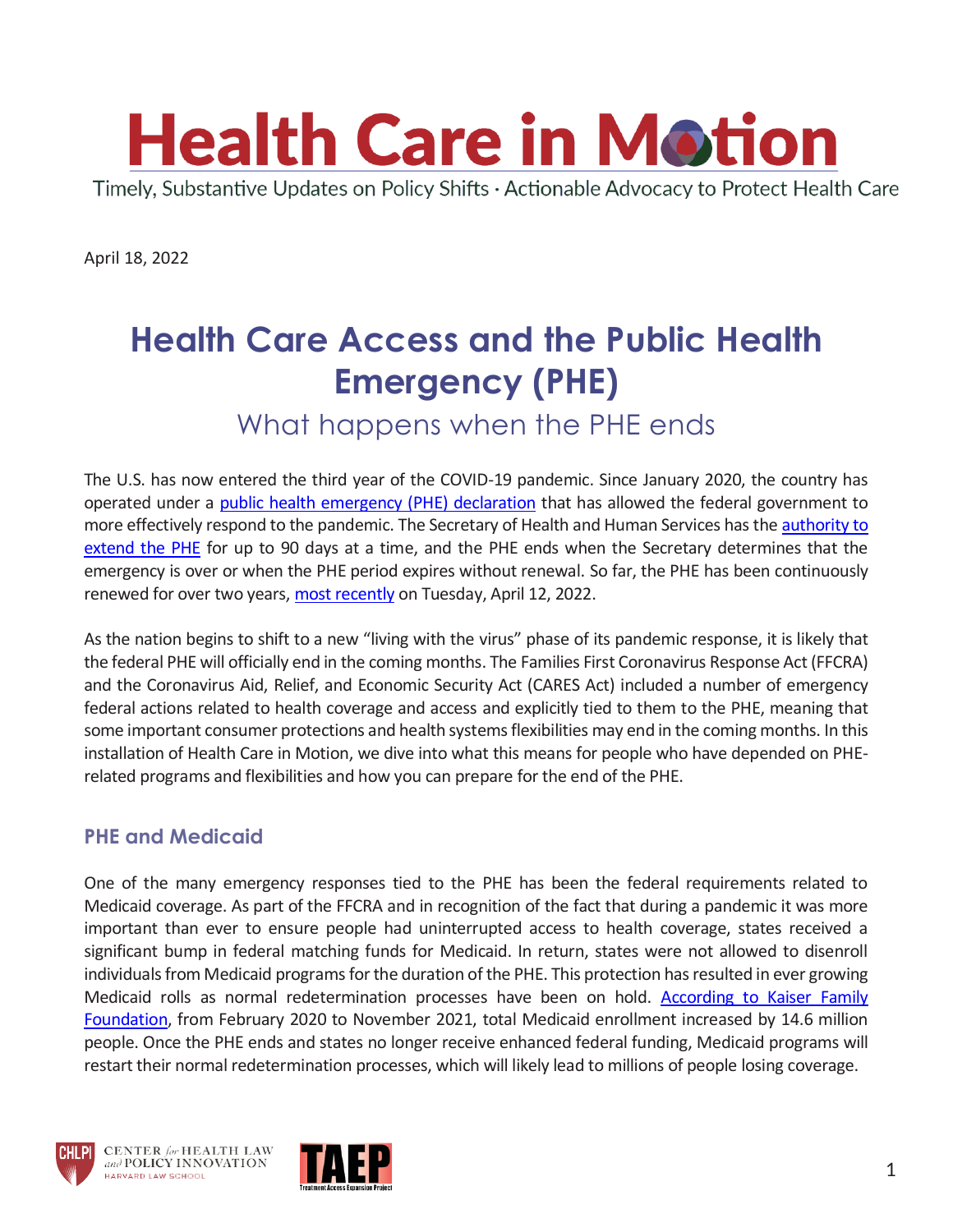#### *1. What is the timeline for when Medicaid will restart renewal processes?*

We don't yet know when the PHE will actually end, which means the timeline for when states restart their normal renewal processes is unclear. The current PHE expires July 16, 2022, and we know that the Department of Health and Human Services will give states at least a 60-day notice before the PHE ends (this notice hasn't yet been given).

So what happens then? Beginning the first month after the end of the PHE, states will have a 12-month "unwinding period" to restart normal Medicaid renewal processes[. Recent federal](https://www.medicaid.gov/federal-policy-guidance/downloads/sho22001.pdf)  [guidance](https://www.medicaid.gov/federal-policy-guidance/downloads/sho22001.pdf) from the Centers for Medicare and Medicaid Services (CMS) clarifies that Medicaid programs must begin the process within 12 months and will have a total of 14 months to actually complete unwinding activities. States may begin the renewal process up to 2 months before the end of the month that the PHE ends; but if they choose to start early, they cannot terminate coverage until the first day of the month after the PHE ends. CMS is strongly urging states to stagger renewal activities (i.e., states should only process one-ninth of their renewals in any given month) to avoid an unnecessarily rushed redetermination process and ensure that individuals are not inappropriately terminated. The CMS guidance provides the following chart describing the timeline and the different options states have.



#### *2. How can Medicaid enrollees and their advocates maintain continuity of coverage?*

One of the most important ways for Medicaid enrollees to prepare for the end of the PHE is to make sure contact information (including addresses) are updated with state Medicaid programs. Many Medicaid officials and advocates are concerned that notices alerting enrollees of renewal and redetermination processes will go unseen and unread, as many people who have been on Medicaid



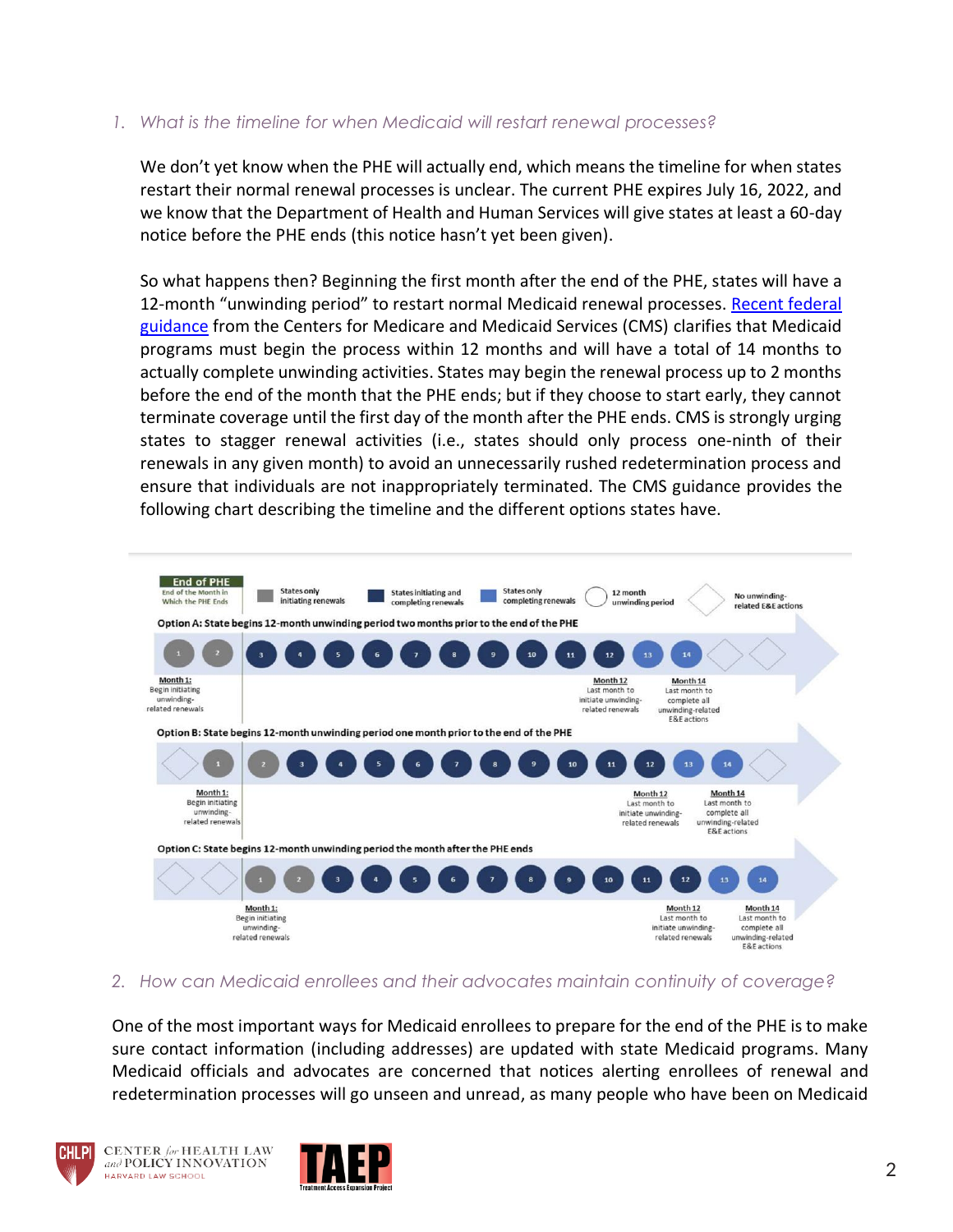throughout the duration of the PHE have moved or changed contact information. Ensuring that updated information is on file with Medicaid will ensure that consumers are alerted when they need to submit documentation.

Assisters should also be prepared to help clients transition to other forms of coverage if they are no longer eligible for Medicaid. Many individuals may be eligible for Marketplace coverage, and, because of the enhanced subsidies available through the American Rescue Plan Act (ARPA), they could be eligible for hefty advance premium tax credits (APTCs) that could bring their monthly premium to \$0. Loss of Medicaid coverage triggers a Special Enrollment Period (SEP) on the Marketplace, and with education and enrollment assistance, many consumers could transition from Medicaid to the Marketplace once the PHE ends. Enrollees interested in seeking coverage on the Marketplace can begin now to [review plan options](https://www.healthcare.gov/see-plans/#/) available in their zip code and assess plans for coverage of necessary treatment and care.

#### **Congress Must Preserve Enhanced Marketplace Subsidies and Address the Medicaid Coverage Gap**

As previously reported in [Health Care in Motion,](https://chlpi.org/wp-content/uploads/2021/12/HCIM_11_19_21.pdf) the American Rescue Plan Act (ARPA) provided expanded subsidies to improve affordability and access to private plans on the Marketplace. These subsidies are more generous and available to more people than ever before. Since the passage of ARPA, anyone making between 100% and 150% of the Federal Poverty Level (FPL) is eligible for \$0 premiums, and subsidies are available for the first time to people making over 400% of the FPL. These subsidies will be critical for many individuals who will no longer be eligible for Medicaid after the end of the PHE and will need to access affordable health care.

However, these enhanced subsidies are set to expire at the end of 2022. (Enhanced subsidies for individuals who receive unemployment compensation already expired in December 2021.) Furthermore, in states that have failed to expand Medicaid, people who are disenrolled from Medicaid coverage at the end of the PHE may find themselves in the [Medicaid coverage gap](https://chlpi.org/wp-content/uploads/2013/12/Filling-the-Medicaid-Coverage-Gap.pdf) – making too much to be eligible for their state Medicaid program, yet unable to access Marketplace subsidies.

Congress has the opportunity to extend enhanced Marketplace subsidies and to address the Medicaid coverage gap through reconciliation legislation. (Read more in the AIDSWatch late-breaking brief [here.](https://aidsunited.org/late-breaking-policy-brief-addressing-the-end-of-the-covid-19-public-health-emergency-and-medicaid-coverage-cliff/)) It is critical that Congress acts now. Millions of people who are about to lose access to Medicaid are counting on it.

Advocates should also encourage states to make the redetermination process as seamless as possible, including through [ex parte redetermination](https://www.cbpp.org/research/health/streamlining-medicaid-renewals-through-the-ex-parte-process) (where the state agency reviews existing data sources to confirm eligibility) and robust consumer education. Advocates should put pressure on states to help facilitate any necessary transitions in member coverage. For example, in addition to facilitating transitions to the Marketplace, the Ryan White HIV/AIDS Program, including the AIDS Drug Assistance Program, should be preparing to provide coverage for individuals living with HIV who are losing Medicaid coverage.





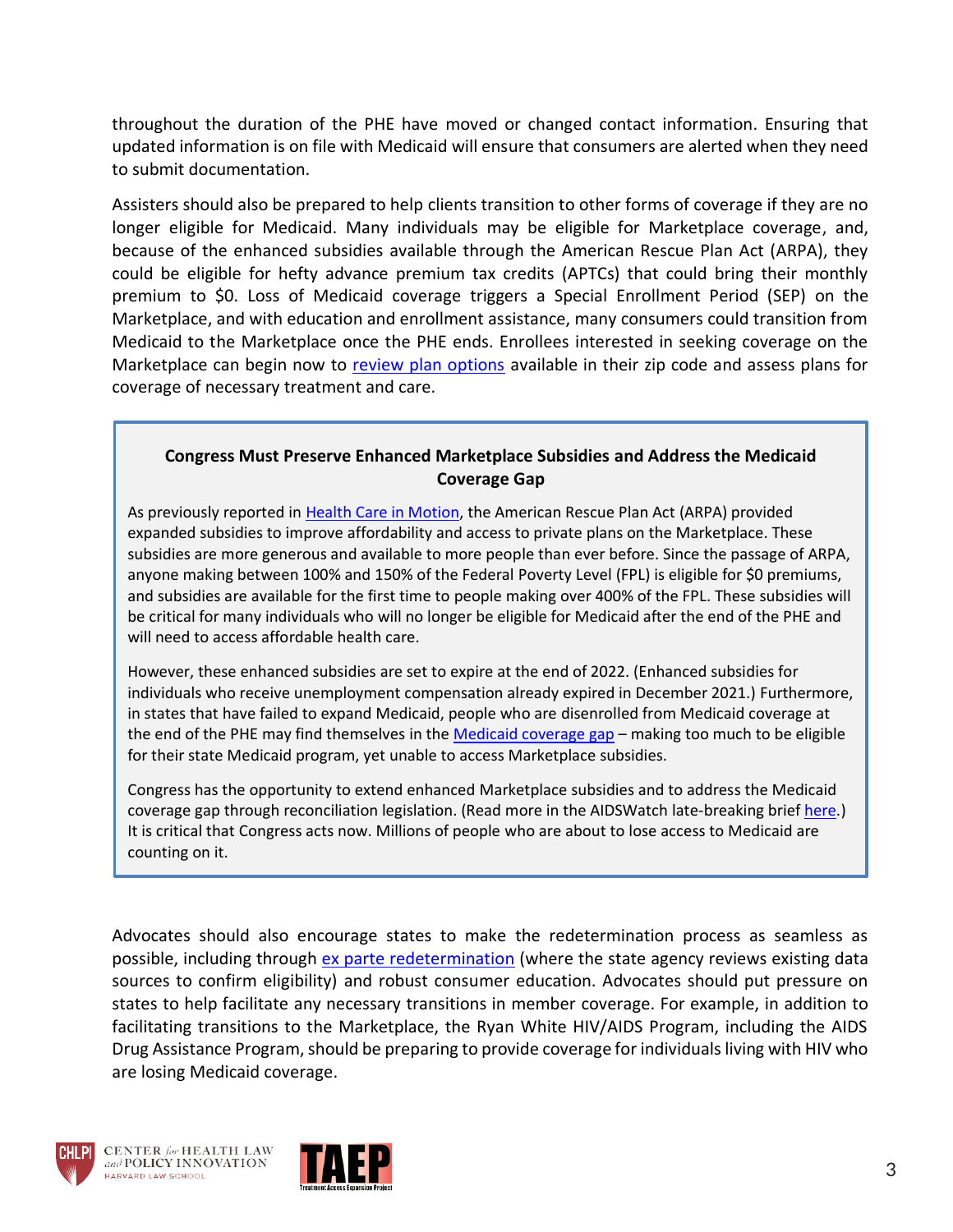*3. Are there state Medicaid advocacy priorities to help guide PHE unwinding activities?*

Despite multiple federal guidance documents urging states to develop transition plans, a recent [survey from Kaiser Family Foundation](https://www.kff.org/medicaid/press-release/states-are-planning-for-the-end-of-the-continuous-enrollment-requirement-in-medicaid-after-the-covid-19-public-health-emergency-expires-but-many-have-not-made-key-decisions/) found that only about half of states had actually developed a comprehensive plan for how they will prioritize eligibility and renewal actions when PHE ends. Advocates in states should engage with their state Medicaid program to ensure there is a plan in place for a staggered approach to renewals and protections for individuals living with chronic conditions and disabilities for whom transitions can cause dangerous interruptions in care and treatment.

## **PHE and Telehealth**

Another major area impacted by the PHE is telehealth. In response to the need for individuals to continue receiving services while socially distancing, the federal government (and many state governments) loosened telehealth regulations to expand access to services via telehealth. This has included [federal flexibility](https://www.hhs.gov/coronavirus/telehealth/index.html) with regard to compliance with the privacy protections of Health Insurance Portability and Accountability Act (HIPAA) and temporary waivers for providers serving individuals enrolled in Medicaid and Medicare to provide telehealth services.

Importantly, this flexibility included loosening licensing requirements so providers providing telehealth services across state lines can still bill Medicaid and Medicare for these services without necessarily being licensed in every state. Before the pandemic, Medicare beneficiaries had to be living in rural areas to use telehealth to access care and had to travel to another health center for the visit. During the pandemic, Medicare beneficiaries anywhere in the country have been able to use telehealth and have been able to participate in the visit from home. This relaxation of rigid rules that limited access to telehealth was coupled with congressional allocation of millions of dollars in federal funds to help providers improve their telehealth infrastructure and capacity.

When the federal PHE ends, the federal flexibilities with regard to HIPAA and temporary telehealth waivers across federal programs will also end with some short-term solutions in place. Medicare, for instance, will have [151 days](https://rules.house.gov/sites/democrats.rules.house.gov/files/BILLS-117HR2471SA-RCP-117-35.pdf) to transition away from the flexibilities that allowed Medicare beneficiaries to access telehealth from any site.) Congress could act to make these [flexibilities](https://www.manatt.com/insights/newsletters/covid-19-update/executive-summary-tracking-telehealth-changes-stat) permanent, but it is unclear if there is enough political support to make this happen.

States also used flexibility flowing from state-level declarations of public health emergencies to lift their own state laws and regulations regarding telehealth services. This has included relaxing what can be onerous state-specific provider telehealth licensing requirements and fees, so that providers could more easily offer services across state lines. Grappling with what telehealth will look like after state public health emergencies have ended, many state legislatures and agencies have or are considering state statutory and regulatory changes to make pandemic-era telehealth flexibilities permanent



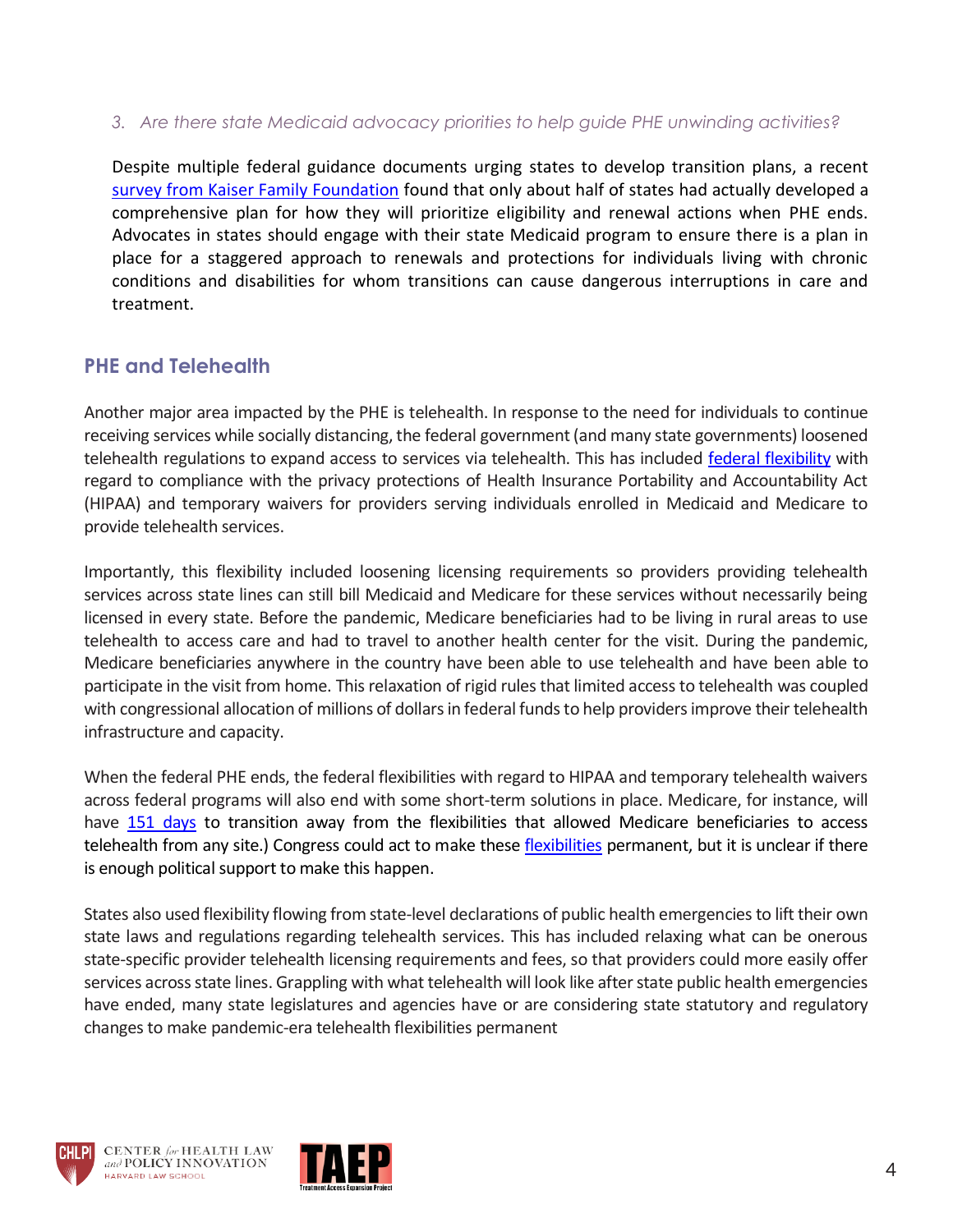#### **Using Telehealth to Tackle Health Disparities**

Telehealth not only offers an opportunity to maintain access to care during a crisis, but it als[o offers a potential](https://blog.petrieflom.law.harvard.edu/2020/09/11/telehealth-disparities-health-equity-covid19/)  [pathway](https://blog.petrieflom.law.harvard.edu/2020/09/11/telehealth-disparities-health-equity-covid19/) to address racial, ethnic, and geographic disparities in health outcomes that long pre-date the pandemic. Telehealth helps people access health care services while eliminating barriers related to transportation, childcare, and lost wages, which can disproportionately impact Black, Indigenous, and Latinx communities. Notably, the promise of telehealth to make health care access more equitable only works if all people have adequate internet and technology access. For example, we know that during the pandemic, Black individuals, older individuals, and people living in rural areas were less likely to take advantage of telehealth, due to a combination of [internet access and digital literacy issues.](https://www.ncbi.nlm.nih.gov/pmc/articles/PMC7578842/pdf/10.1177_1357633X20963893.pdf) Therefore, future efforts to address disparities through the use of telehealth must both increase the availability of telehealth services as well as the infrastructure necessary to support them.

## **PHE and Cost Sharing for COVID-19 Services**

The FFCRA and the CARES Act included emergency provisions requiring public and private payers to cover COVID-19 services without cost sharing for the duration of the PHE. These requirements differed a bit from payer to payer, and whether they extend beyond the PHE also varies by payer.

• *Medicaid*

Medicaid [will cover](https://www.cbpp.org/sites/default/files/3-29-2021healthrev_12-8-2021.pdf) COVID-19 testing, vaccines, and treatment for most enrollees through the PHE and for a little more than a year after it ends.

• *Medicare*

Medicare will [cover COVID-19 vaccines and testing](https://www.medicare.gov/medicare-coronavirus) (including at-home tests) without cost sharing through the PHE. Beneficiaries may still face some cost sharing for treatment.

• *Private insurance*

Similarly, federal law also requires most private insurance to cover [COVID-19 testing](https://www.kff.org/policy-watch/how-are-private-insurers-covering-at-home-rapid-covid-tests/#:~:text=Under%20the%20new%20guidance%2C%20private,care%20or%20Medicare%20Advantage%20plans.) (including at-home tests) as well as [COVID-19 vaccines](https://www.cms.gov/files/document/covid-19-toolkit-issuers-ma-plans.pdf-0) without cost sharing. Some, but not all, of these costsharing protections are slated to end when the PHE ends. However, because many of the COVID-19 vaccines are now approved by the Advisory Committee on Immunization Practices (ACIP), the Affordable Care Act requires most plans to continue to cover them without cost sharing even after the PHE ends. While there was no federal requirement for private insurers to provide COVID-19 treatment without cost sharing, many entered into agreements to voluntarily waive these costs and some insurers directly regulated b[y states](https://www.mass.gov/doc/bulletin-2020-13-coverage-for-covid-19-treatment-and-out-of-network-emergency-and-inpatient/download) were required at the state-level to waive these costs. Many of the state requirements for issuers to cover COVID-19 treatment without cost sharing and the voluntary agreements by issuers [have already ended.](https://www.healthsystemtracker.org/brief/most-private-insurers-are-no-longer-waiving-cost-sharing-for-covid-19-treatment/)

• *Uninsured*

The federal government also set up a program to enable providers to provide COVID-19 testing, treatment, and vaccines to uninsured individuals. This was done through an uncompensated care fund administered through the Health Resources and Services Administration (HRSA) that allowed providers to seek reimbursement for administration of COVID-19 services provided to uninsured individuals (the federal government provides the testing, vaccine, and medication supplies). Because